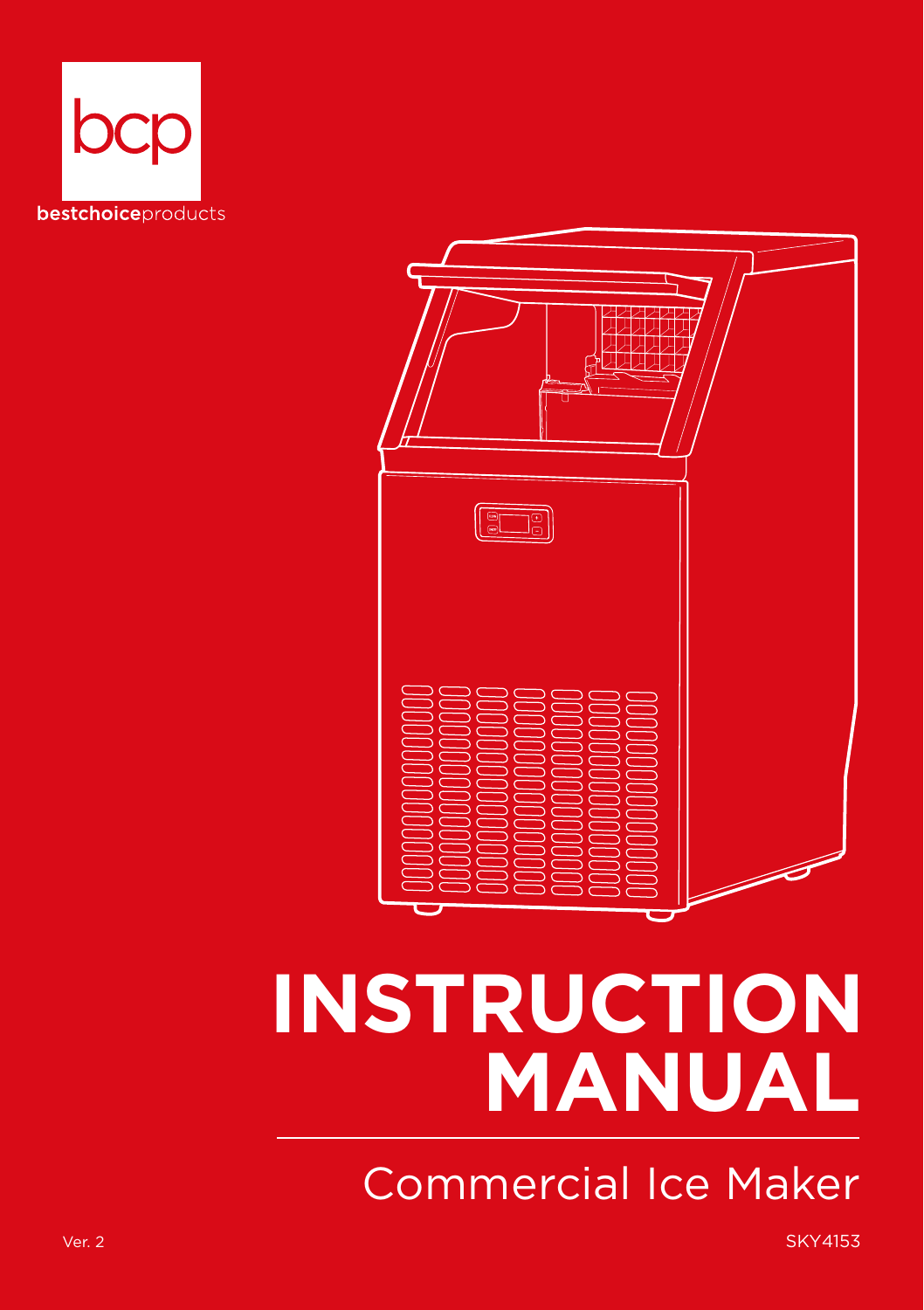**(1) NOTICE** Please retain these instructions for future reference

- This unit is intended for indoor use only.
- Place unit on a stable and level surface.
- Keep unit away from direct sunlight and other sources of heat.
- Using an extension cord is not recommended as it may overheat and cause a risk of fire.
- Keep ventilation openings clear of obstruction.
- This appliance is intended for household use and similar applications such as staff kitchen areas in shops, offices and other working environments; by clients in hotels, motels and other residential type environments; catering and similar non-retail applications.
- Unplug the machine before fitting, removing, or cleaning parts.
- This appliance is not intended for use by persons (including children) with reduced physical, sensory or mental capabilities, or lack of experience and knowledge, unless they have been given supervision or instruction concerning use of the appliance by a person responsible for their safety.
- If any parts are missing, broken, damaged, or worn, stop using this product until repairs are made and/or factory replacement parts are installed.
- Do not use this item in a way inconsistent with the manufacturer's instructions as this could void the product warranty.

#### **WARNING**

- Do not let children play with this machine.
- Unit must be room temperature before use.
- Do not damage the refrigerant circuit.
- Only use the 110-120V/60Hz earthed power supply.
- Do not store explosive substances such as aerosol cans with a flammable propellant in this appliance.
- This unit must be positioned so that the plug is accessible. Do not run cord over carpeting, rugs, or similar materials.
- Do not place anything over the cord. Keep cord away from traffic areas.
- Do not submerge cord in water.
- No other appliance should be plugged into the same outlet. Make sure that the plug is fully inserted into the outlet.
- Never unplug you unit by pulling on the power cord. Always grasp the plug firmly and pull it straight out from the outlet.
- Do not tip the machine over or lay it on its side.
- Do not use liquids other than water to make ice cubes.
- Do not place anything on top of the unit.
- Do not place anything inside the ice bin other than ice. Do not place wine or beer bottles in the ice bin.

#### **BEFORE FIRST USE**

- 1. Remove all packaging and accessories.
- 2. Clean the ice scoop, cabinet, and inner parts that contact water with mild detergent, warm water, and a soft cloth.
- 3. Place unit on a stable and level surface. Make sure that there is at least 15 cm of space between the back of the unit and the wall, and at least 5 cm on each side. Keep the front accessible and the air outlet clear of obstructions.
- 4. Place unit in position for at least 4 hours to settle the refrigerant fluid. Do not plug it in.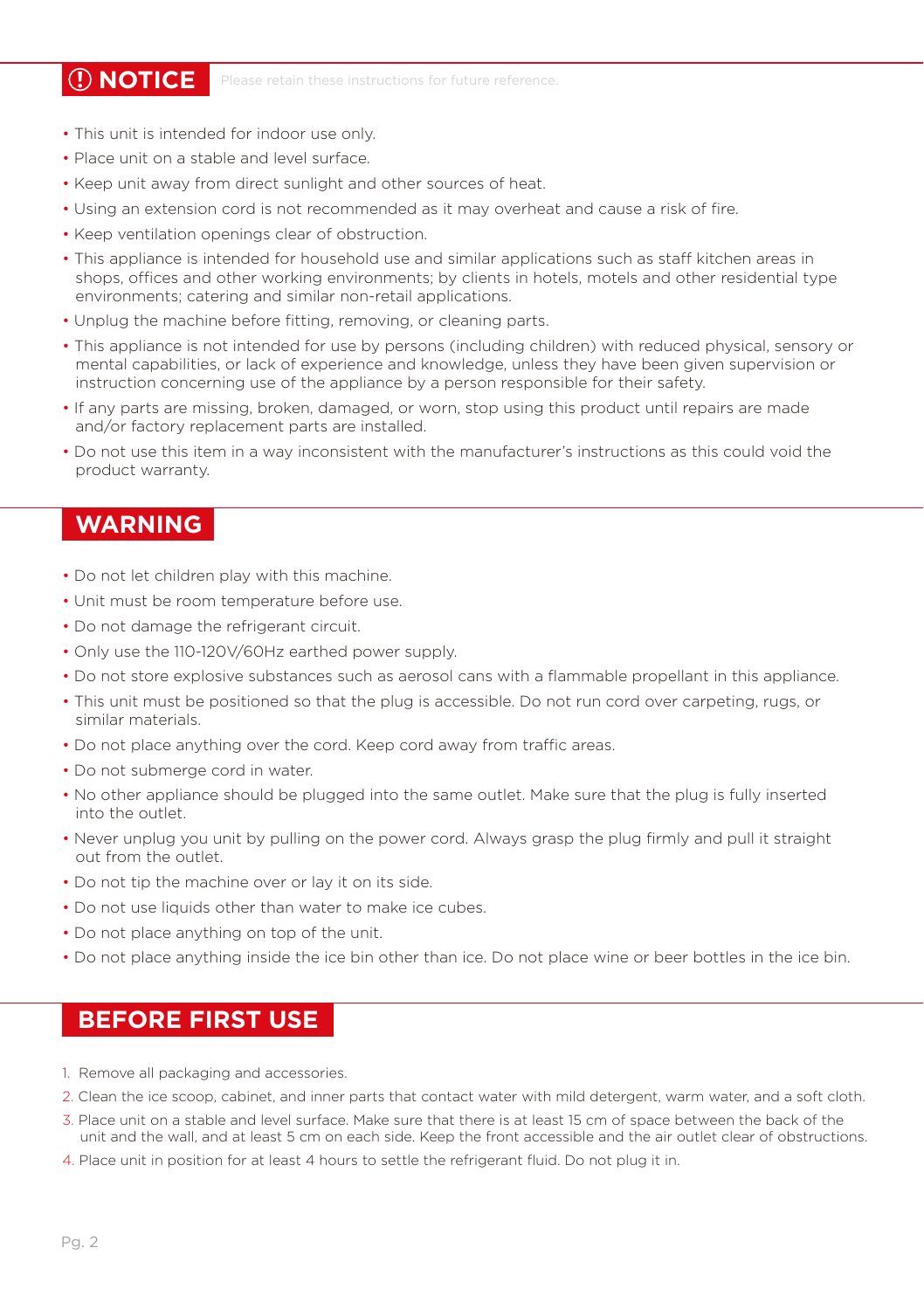#### **PARTS**



### **DIAGRAM**

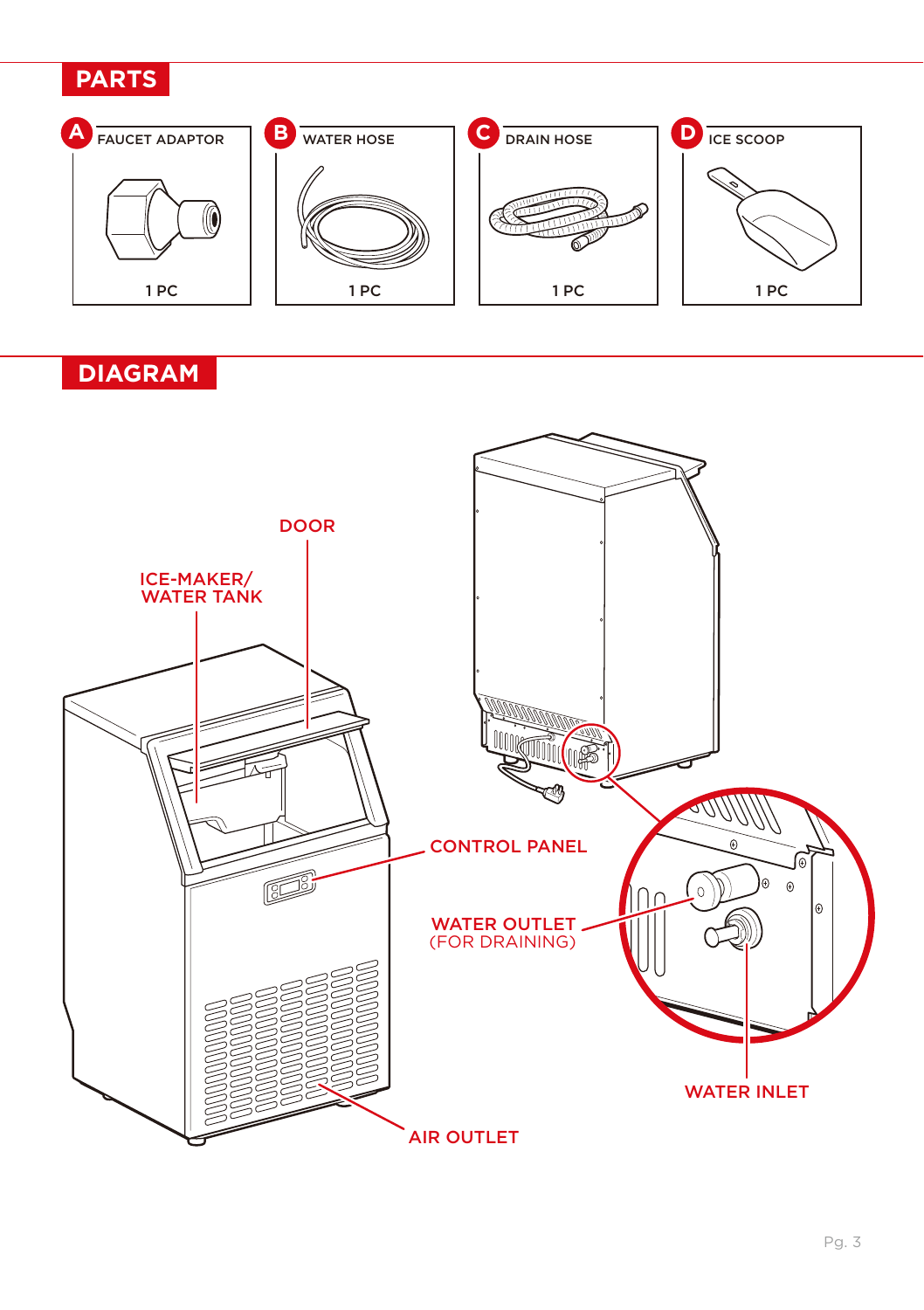#### **ICE MAKER/WATER TANK**



#### **CONTROL PANEL**

TIMER/CLEAN: Press to set the timer. Press and hold to enter cleaning mode.

ON/OFF: Press to turn unit on/off or cancel timer. Press and hold to forcefully switch from ice making to ice harvesting. WATER FLOWING/ADD WATER: Flashing icon indicates water is flowing and solid icon indicates water shortage. ICE FULL: Remove ice to resume ice making

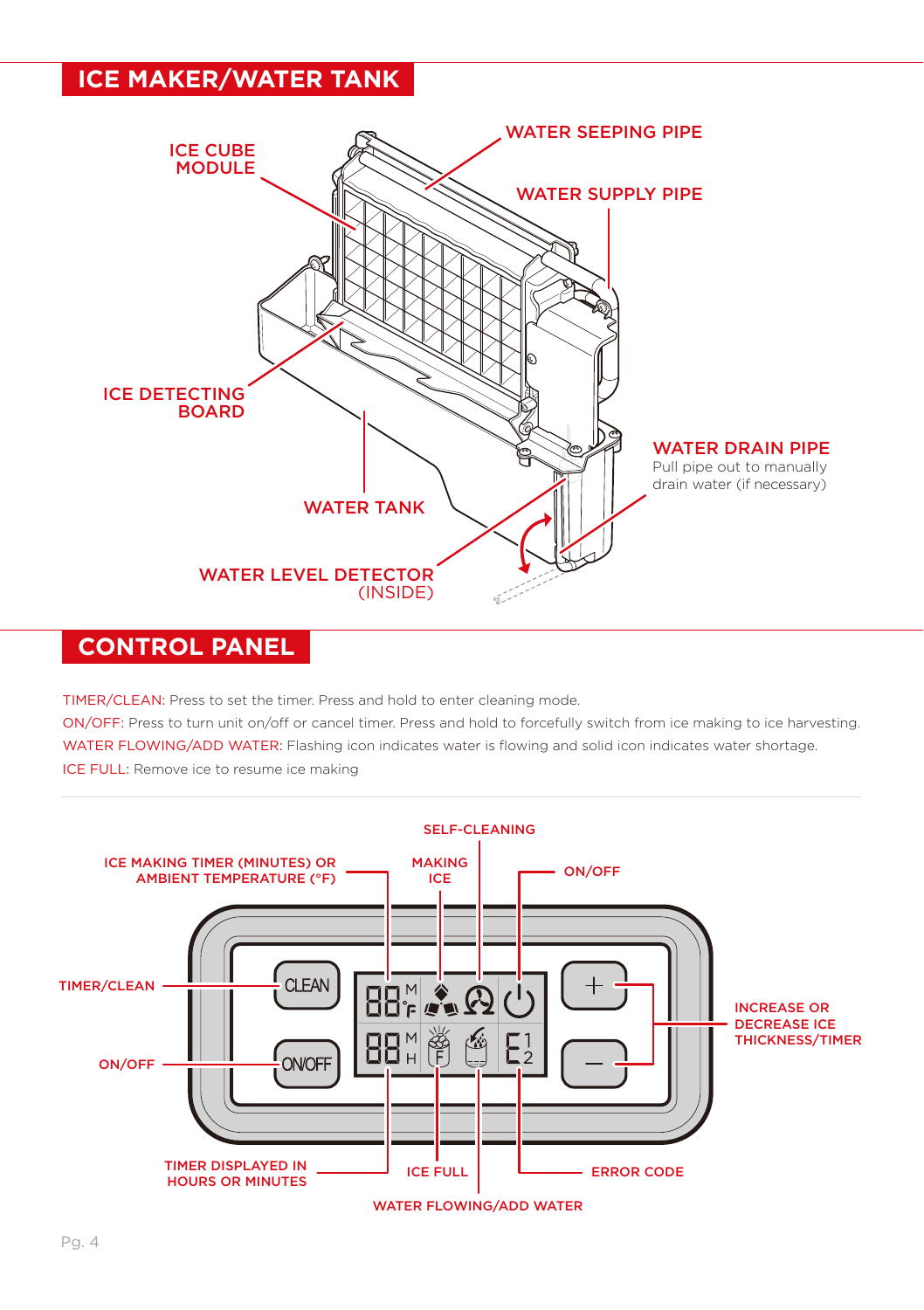#### **SETTING UP THE ICE MAKER**

- 1. Remove the locking ring from the water inlet. Compress the plug, then remove it.
- 2. Insert the part B water hose into the water inlet and secure it by replacing the locking ring.



- 3. Screw the part A faucet adaptor onto the water faucet. Remove the locking ring.
- 4. Insert the other end of the water hose into the faucet adaptor and secure it by replacing the locking ring.



5. Remove the plug from the water outlet. Attach one end of the part C drain hose to the water outlet and attach the other end to your water drainage pipeline.

*NOTE:* Pull the water drain pipe out from within the ice maker to manually drain water.

6. Plug the power cord into a wall outlet.

#### **USAGE TIPS**

- The ice maker requires a continuous water supply with pressure 1-8 bar.
- The temperature of the water feeding into the ice maker should be between 41°F and 77°F for proper operation.
- Connect to a potable water supplying only. Only use drinking water.
- It is recommended that you discard the first batch of ice.

#### **OPERATING INSTRUCTIONS**

- 1. Press the ON/OFF button to turn on the ice maker and it will automatically start filling the water tank to begin the ice making process.
- 2. The top left display will show the ambient temperature (°F) or the time left in the ice making cycle (minutes).
- 3. Ice making will continue until the unit is turned off, at maximum capacity, or there is insufficient water. *NOTE:* The initial ice making cycle may take up to 30 minutes, but a typical cycle is approximately 11 to 20 minutes.
- 4. Press the + and buttons to adjust ice thickness by increasing or decreasing the time of the ice making cycle (i.e. for thicker ice increase time and for thinner ice decrease time).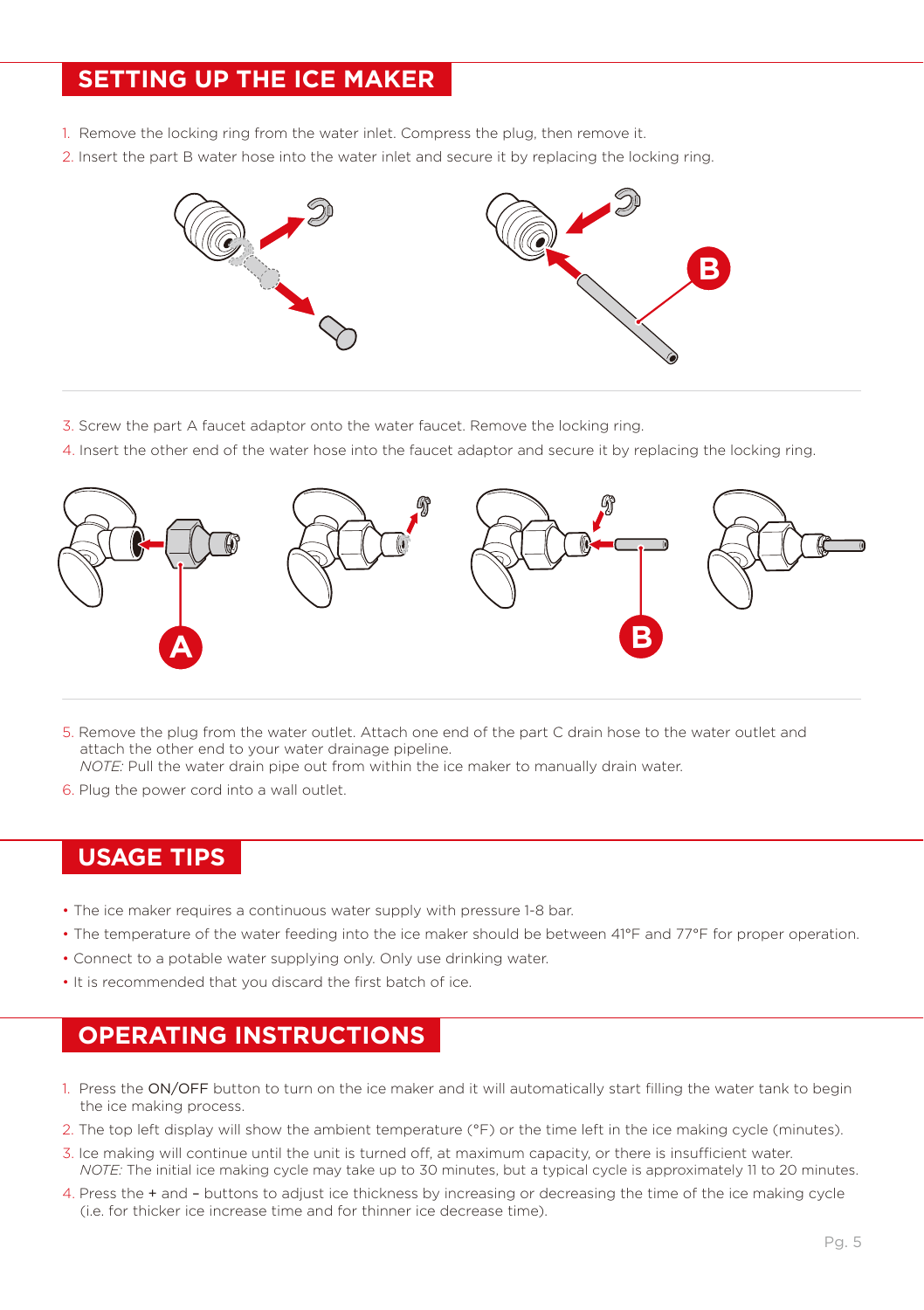#### **SETTING TIMER**

- 1. Press the TIMER/CLEAN button, then use the + and buttons to increase or decrease time.
- 2. When in standby mode, the timer sets the time until the ice making process begins.
- 3. When in ice making mode, the timer set the time until the ice making process ends.
- 4. To adjust or cancel a timer, press the TIMER/CLEAN button and increase/decrease the time.

#### **SELF-CLEANING MODE**

- Press and hold the TIMER/CLEAN button to enter self-cleaning mode which lasts for 20 minutes. The machine will pump water through the unit to clean it.
- After 20 minutes, the water pump will stop and the unit will automatically refill the water tank.

#### **CLEANING AND STORAGE**

- To put the ice maker into long storage, do the following:
	- 1. Turn off the unit, unplug it, and remove all the ice cubes.
	- 2. Shut off the main water supply, then remove the water hose from the water inlet and faucet.
	- 3. Pull the water drain pipe out from within the ice maker to manually drain water. Remove the drain hose and replace the water outlet plug.
	- 4. Dry the interior and exterior with a soft cloth. Leave the door open to allow for air circulation.
	- 5. If necessary, cover the unit with a tarp or plastic bag.
- Unplug the machine before cleaning or storage.
- Do not clean your ice maker with alcohol or flammable fluids.
- Wipe the outside of the ice maker regularly with a soft cloth, mild detergent, and warm water.
- Wipe the inside with a soft cloth and solution of 28g of household bleach or chlorine and 7.5L of hot water. Rinse thoroughly and drain the water.
- The water seeping pipe, water tank, and ice detecting board must be cleaned periodically with a natural cleaner and water. Pull the water seeping pipe up and outwards to remove it. Rinse thoroughly and drain the water.
- Every 6 months you may want to deep clean the ice machine with a nickel-safe ice machine cleaner.



- 1. Mix 300ml of cleaner with 2.8L of warm water, then divide it into 2 containers.
- 2. Pour one container of the cleaning solution into the water tank and wait 5 minutes.
- 3. Turn on the unit and run the self-cleaning mode. Manually drain the water.
- 4. Repeat steps 1-3 with the other container of cleaning solution.
- 5. Run a normal self-cleaning mode twice to flush out the cleaning solution. Manually drain the water after every self-cleaning mode.
- It is recommended that you discard the batch of ice after cleaning.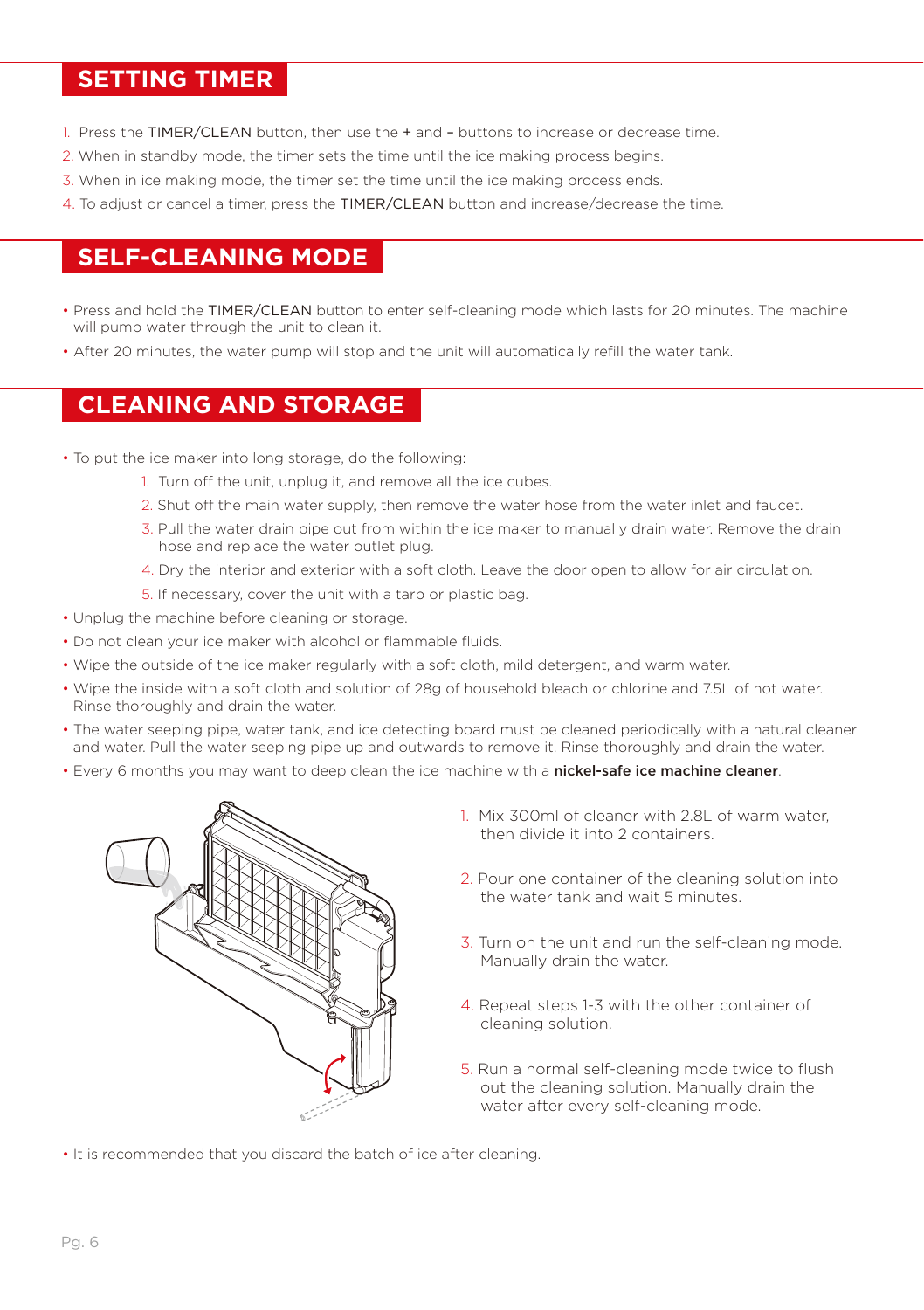#### **ERROR CODES**

- E1: Ambient temperature sensor not functioning
- E2: Ice making problem or leak
- E3: Ambient and suction tube temperature sensors not functioning
- E4: Ice making cycling is longer than 35 minutes indicating no refrigerant or a non-functioning compressor

ICE FULL ICON ALWAYS ON: Magnetic control switch cutoff

### **TROUBLESHOOTING**

| Problem                                                      | Reason                                                    | <b>Solution</b>                                                           |
|--------------------------------------------------------------|-----------------------------------------------------------|---------------------------------------------------------------------------|
| Add water indicator on                                       | No water supply                                           | Turn on water, increase water pressure, or<br>clean water hose            |
|                                                              | Water level detector not<br>functioning                   | Clean water tank and water level detector                                 |
|                                                              | Water leaking from water tank                             | Make sure unit is level                                                   |
|                                                              | Water leaking from drain hose                             | Reinstall drain hose                                                      |
| Add water indicator<br>flashing but not water flow           | Low water pressure or blocked<br>water hose               | Increase water pressure or clean<br>water hose                            |
| Pump working but no<br>water flow from water<br>seeping pipe | Clogged water seeping pipe                                | Clean holes on the water seeping pipe                                     |
| Cloudy ice cubes                                             | Bad water quality                                         | Change water supply/filter water                                          |
| Irregular ice cubes                                          | Bad water quality or dirty<br>water tank                  | Change water supply/filter water, or clean<br>water tank                  |
|                                                              | Clogged water seeping pipe                                | Clean holes on the water seeping pipe                                     |
| Thin ice cubes                                               | High ambient temperature                                  | Move to a lower ambient temperature<br>or increase ice making time        |
|                                                              | Bad air circulation                                       | Place unit at least 15 cm from the wall                                   |
| Thick ice cubes                                              | Low ambient temperature                                   | Reduce ice making time                                                    |
| Full indicator on                                            | Ice bin full                                              | Remove ice cubes                                                          |
| Ice making cycle normal<br>but no ice cubes                  | High ambient temperature or<br>water temperature too high | Move to a lower ambient temperature<br>or switch to a colder water supply |